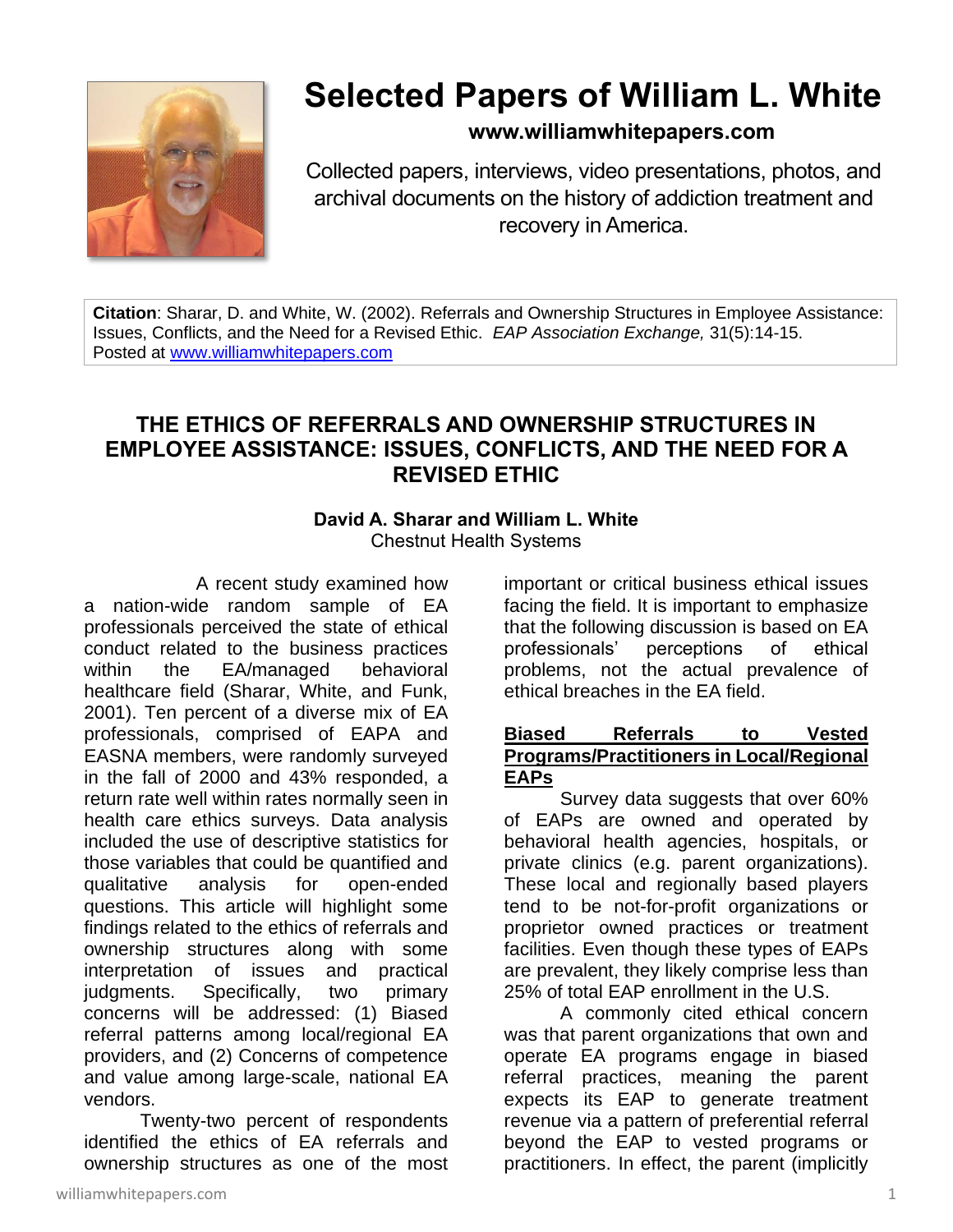or explicitly) utilizes its EAP division or department as a business development strategy for the expansion of "feeder" systems and increased market security. Given that an "objective" or "neutral" EA referral is a "cornerstone of an ethical EAP" (EASNA Code of Ethics), the concern is that EA professionals (who work for parent organizations) could base referrals on factors that are not related to connecting the client with the most appropriate helping resource available. Instead, referrals could be based on financial interests that conflict with "neutral" or "objective" assessments of where a client's treatment needs could best be met. This situation creates potential conflicting loyalties for the EA clinician, potentially undermining the clinician's fundamental obligation to serve as a client advocate. An incentive exists for the EA clinician to increase the number of referrals to an affiliated program and yet there is a simultaneous obligation to present the best "independent" treatment options available to the client.

The perception that this biased referral practice of "self-feeding" is pervasive and unethical among EAPs owned by parent organizations was strongly challenged by a sub-set of respondents. This group of respondents called the prohibition against self-feeding "outdated", "impractical", and "overstated", citing the following reasons:

- 1. Many EAPs, with short-term counseling models, have become inadequate replacements for marginalized (or non-existent) outpatient behavioral health benefits, making referrals more obsolete.
- 2. Claims denials, delayed payments, reduced fees, and payment hassles have made third party, commercially insured referrals increasingly undesirable, particularly among notfor-profits who are forced to add expensive overhead to their billing/collections departments.
- 3. Managed care plans, not EAP clinicians, usually determine if and

where clients receive on-going treatment beyond the EAP.

4. Managed care plans frequently do not include community-based not-forprofit providers/programs on preferred panels, and even when inpatient/residential referrals are recommended by EAP and authorized by managed care, the service dosage is sharply reduced and tightly monitored.

Are there ways for EA professionals to "ethically" refer clients to other practitioners or programs within their own organizations? Respondents offered the following suggested procedures to mitigate any appearance or accusation of unethical conduct:

- full disclosure is made (to both employer and client) regarding any affiliations with proposed referral options,
- the EA clinician "objectively" presents more than one referral option to the client,
- the referral is clinically justifiable (in the best interests of the client),
- the referring EA clinician does not receive any direct gain or financial remuneration for referring clients to particular programs or practitioners,
- the EAP should institute a peer review approach to monitor and evaluate the quality and appropriateness of referrals, and
- the employer's utilization/service summary report should contain detailed information on patterns/sources of referrals beyond the EAP for continuing care and treatment.

### **Concerns of Competence and Value in National EAPs**

Historically, local/regional EA vendors dominated the EAP industry; this is in marked contrast to present times where a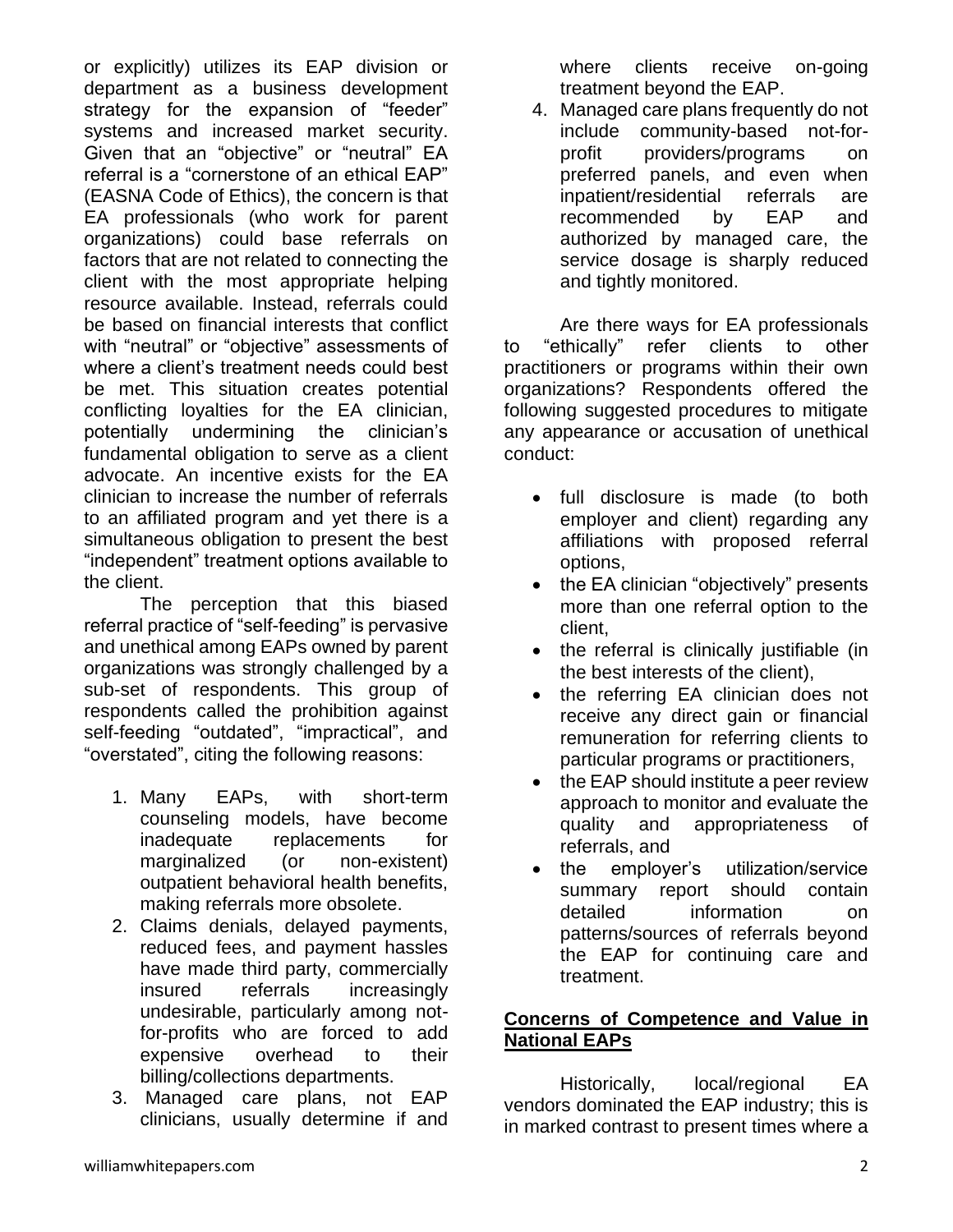few nationally based vendors hold about 75% of total EAP enrollment in the U.S. These national players tend to be for-profit, insurance-based and investor-owned companies that offer EAPs to large employers along with other core products, such as managed behavioral healthcare and work-life benefits.

One key ethical concern respondents alluded to is the competence and use of EA subcontractors (a.k.a. "affiliates" or "network providers") by national vendors when referrals are indicated (national vendors routinely subcontract with practitioners in locations where the vendor does not have a staff office). Respondents suggested that many subcontractors utilized by national vendors, while licensed in their respective behavioral health disciplines, lack a rudimentary understanding of the anatomy of a referral in the EA context. Common mistakes by subcontractors (who are allegedly inexperienced in the distinguishing aspects of EA practice) include: (a) lacking knowledge in available community resources, (b) being reluctant to refer clients, except occasionally to themselves, (c) failing to assess when a referral is in order, particularly with chemical dependency cases, (d) failing to understand the mechanics of a company supervisory referral, (e) confusing the simple task of handing over a phone number with the complete referral of a client, (f) failing to conduct any follow-up with the referral resource or client.

Another ethical concern noted by respondents, which is decidedly more broad and qualitative in nature, is that the quality of EA programming is withering in the face of massive consolidation and large-scale national mergers as the predominant ownership structure in the field. This restructuring of EA providers could compromise the best interests of individuals served by EAPs as well as the long-term interests of companies and overall commitment to the EA field. It is interesting to note that 71% of respondents employed by national vendors cited this concern in addition to 82% of respondents employed by

local/regional firms. What is not entirely clear from the survey data is whether or not this could be viewed as a case of national EA vendors indicting themselves.

At the heart of this issue is the perception that national vendors lack, as a core value, a collaborative, community-based ethos based on geographic proximity, personal communication, community benefit, and outcome over cost. In other words, EAPs, employers, employee families, and service providers, under national plans, are "a group only united by a contract, brochure, and rare telephone calls", according to one respondent. This lack of ethos in national vendor models manifests itself in ways that minimizes and dilutes some of the potential "strengths" of local/regional EA firms:

- community knowledge that allows for a local understanding of helping resources and linkages,
- a connection (or even integration) between the local EA vendor and the local work site,
- the retention of dollars and assets within the community itself,
- a commitment to finding innovative ways to solve the local employer's workplace issues,
- the ability to react responsively to local employer concerns and crises,
- the ability to quickly custom tailor programs and procedures to meet the employer's unique circumstances.

Local/regional players generally believe they are in better positions to truly form collaborative relationships with area employers and referral resources which leads to more integrated, innovative, and customized programs, as opposed to "off the shelf" programs. One respondent commented that "close, collaborative relations between EAPs, employers, and referral resources can only occur at the local level and are simply not possible with a national vendor who manages services from a distance".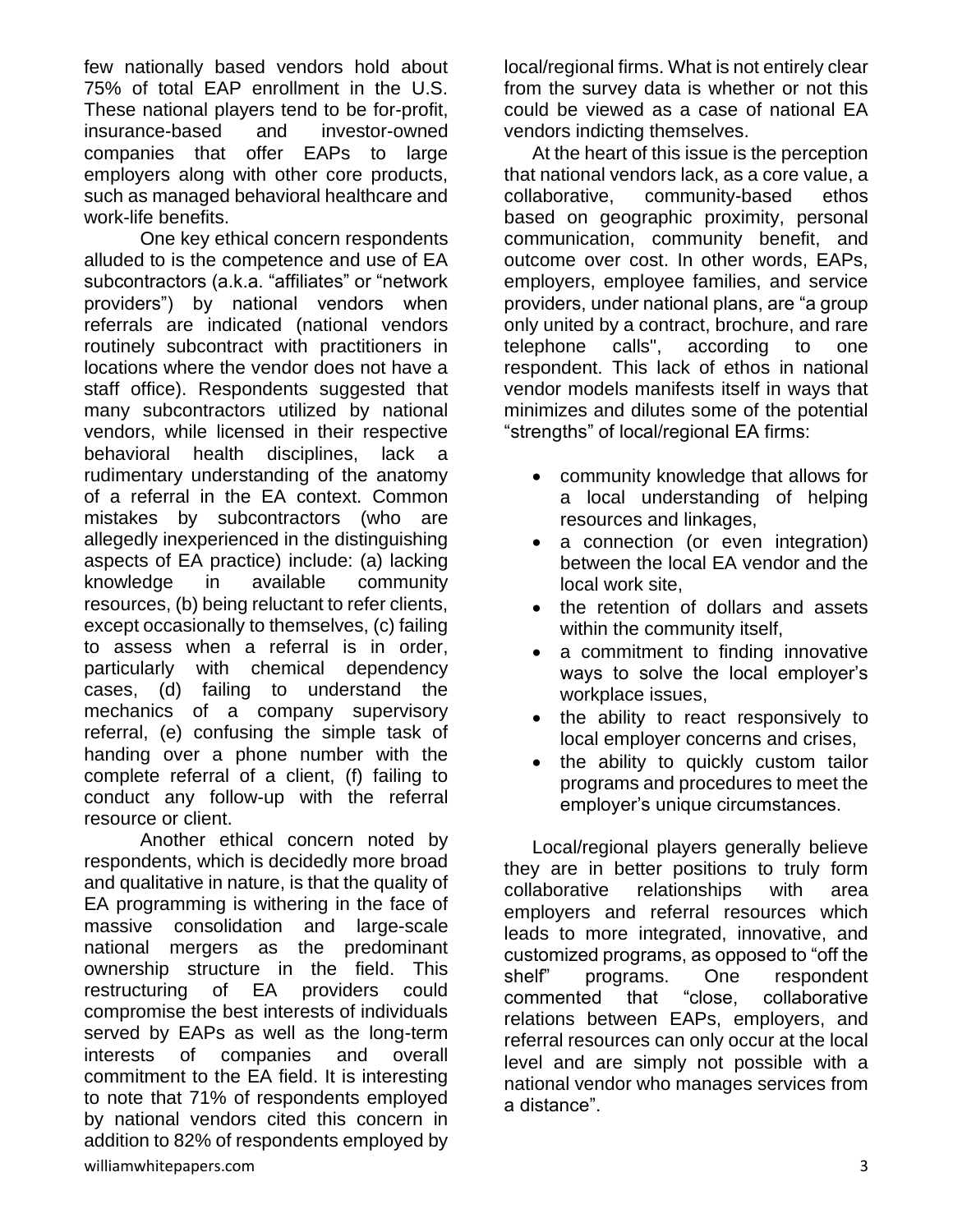Local/regional players also tout the fact that they are either not-for-profits or small business entities who do not have "an obligation to a third party stockholder who is not the employer/purchaser or the employee client". That financial obligation requires that a portion of the premium dollar gets shuffled to investors and debt facilities. The perceived implication is that a larger percentage of the premium dollar with the local/regional EAP is utilized to provide direct client care and employer services (e.g. assessment, counseling, follow-up, training, supervisor consultation, account management, etc.). Although all vendors want to ultimately "be in the black", allocation of profits to shareholders is not a fundamental criterion for success among local/regional firms.

Despite these criticisms, national EA vendors claim to offer many program features and infrastructure capabilities that are especially attractive to large employers with multiple locations, as evidenced by their undisputed dominance in the market place. A few of these features include:

- superior access to capital in order to offer program innovations and improvements, such as on-line platforms for employees or supervisors seeking EA services,
- the ability to afford and implement established or emerging accreditation requirements, such as the National Committee for Quality Assurance managed behavioral healthcare standards,
- more sophisticated management information systems and databases which allow for the management of financial risk and the delivery of complex reports,
- expansive, nationwide networks of affiliates which enables all locations to be serviced through a single contract between the national vendor and the employer,
- the ability to provide products that can be integrated with an EAP, such as a

work-life program or managed behavioral healthcare service,

economies of scale that are unattainable in local/regional models which ultimately produce more competitive pricing.

Sub-sets of national vendors also challenge the claim that their services are not locally focused and community-based. Some national vendors have "regionallybased" account management and service center sites which emphasize the same type of local integration, coordination, and responsiveness that the local/regional vendors claim is their unique advantage. This supportive regional management structure, when in place, has the potential to produce the kind of collaborative, community-based ethos that many respondents perceive as missing in national EA vendor models.

Does it make a difference in the quality of the program if the vendor is local/regional or national? It probably does, according to the perceptions and opinions of respondents in this survey, but the quality is not automatically better in one than the other. The reality is that work organizations, as purchasers and decision-makers, not EA professionals, bear the ultimate responsibility for determining what constitutes a quality program in their vendor of choice. Whether an EA provider is local or national, for-profit or not-for-profit, or owned by a parent organization or managed care company is likely a combined response to employer preferences, marketing prowess of the vendor, and perceived relative value and consumer satisfaction.

#### **Conflicts of Interest in Ownership Structure in the EA field**

In theory, the predominant ownership structures among EAPs are set up to either (1) encourage referrals for treatment to affiliated programs to generate revenue (e.g. EAPs owned by parent organizations), or (2) discourage referrals for treatment to minimize costs (e.g. EAPs owned by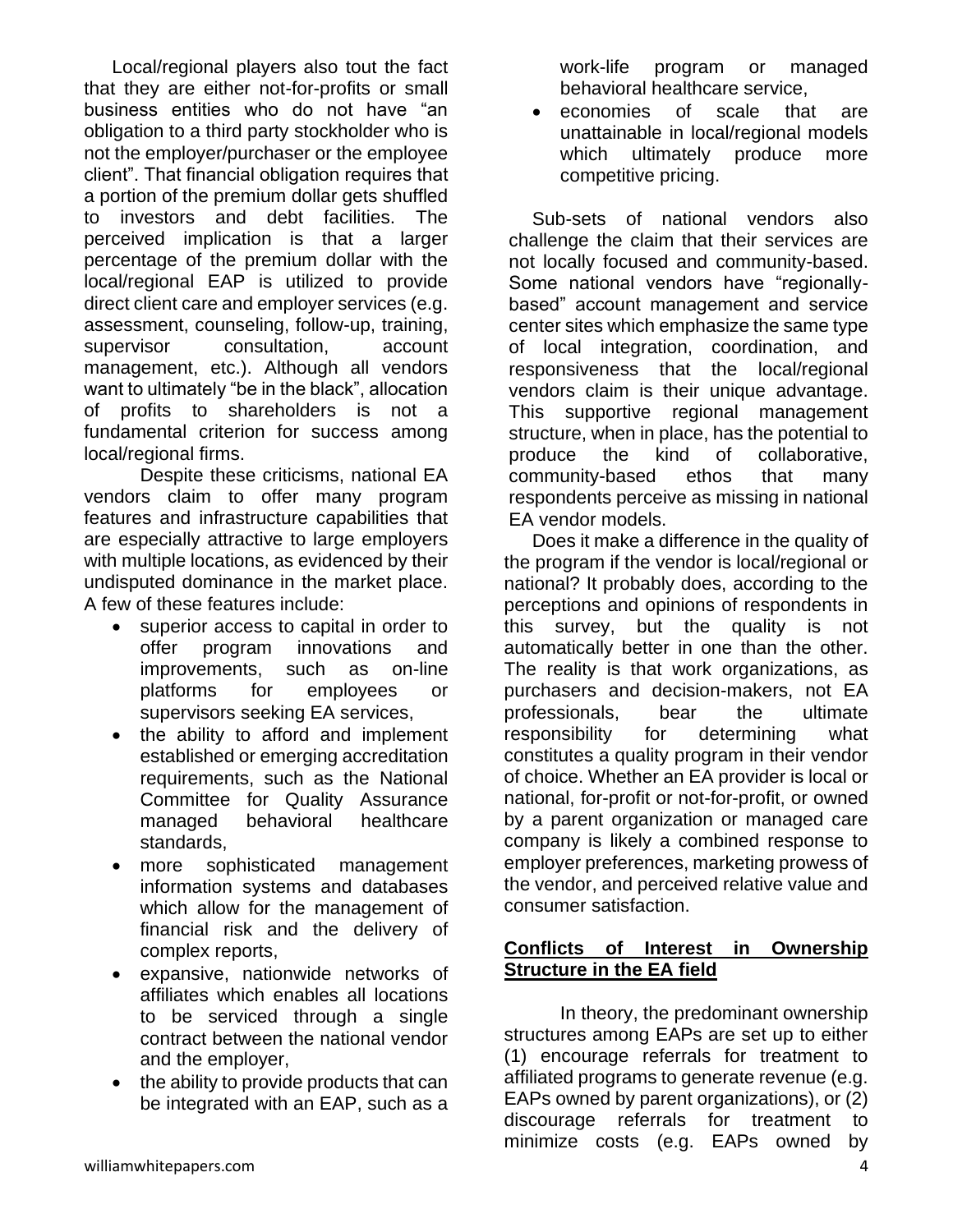national insurance or managed care companies). Regardless of one's perspective on the competing ethical virtues and demerits surrounding referral practices and ownership structures, this scenario requires an appreciation for irony, particularly given our "duty" to avoid even the appearance of conflicts of financial interest.

Any financial incentives which are organizationally structured to induce EA professionals to either limit necessary care or encourage unnecessary care has the potential to coincide with the welfare of the client or the interests of the client organization. Ethical problems are more likely when owners encourage certain decisions or referrals by financially rewarding or penalizing EA clinicians or gatekeepers on the basis of their patterns of practice. One of the most notable financial incentive programs employed by owners is to attach a bonus, usually from a pool of withheld funds from a capitated EA payment, to specific utilization goals. Consider, as an example, the case where an EA gatekeeper receives an end-of-year bonus that is tied to reducing admissions and service dosage for intensive and costly treatment services. This type of program could force the gatekeeper to choose between receiving a monetary bonus or providing more care to a client.

Financial incentive programs are not in and of themselves unethical and have the potential to eliminate inefficiency and encourage only optimal and necessary care. Consider another case where an EA clinician receives an end-of-year bonus for achieving high levels of client satisfaction and acceptable clinical outcomes when providing appropriate brief intervention within an eightsession EAP model.

williamwhitepapers.com 5 A general rule of thumb, as suggested by the American Medical Association's Council on Ethical Affairs (1998), is to find ways to base incentive programs on indicators associated with quality rather than quantity of services or referrals and avoid linking financial incentives to individual treatment decisions. One problem with this suggestion is that measurements of quality in EAP and behavioral health are

rudimentary at best. Our field, and the work organizations we serve, cannot seem to reach consensus on what constitutes a "quality" program. Some examples of quality performance indicators employed by various owners as a financial incentive program include: (a) length of time to schedule routine or urgent appointments, (b) resolution of problems within a short-term counseling model, and (c) client satisfaction with their EA clinician.

What would an EAP look like were it organized and structured to neutralize the incentives to under-serve or over-refer clients and maximize the incentives to provide an ethical program of high quality? Enumerating these organizational features is beyond the scope of this article, although we must, as a field, encourage employers to select EA vendors and models that foster the principled practice of EA programming.

#### **Reflections on the Need for a New Professional Ethic**

These are challenging times for the EA field. We perceive a growing disconnect between the historic concept of EA ethics and the changing circumstances and emerging environment in the provision of EAP. The current climate of intense competition for increased market share, operating losses, "merger mania", referral incentives masked as integrated delivery systems, and blurring of boundaries between EA entities and ancillary products is unlikely to foster an atmosphere that nurtures high standards in referral and business practices. It seems the field is being pulled in one direction by members of the traditional guard, who rail against programs that have drifted away from the original mission of employee assistance, and in another by programs and entrepreneurs that are diverse, expansive, and market or profit driven. The latter calls for a new professional ethic, one that is not yet developed or institutionalized, and takes into account a broader, more complex set of business related ethical guidelines and responsibilities. Because of this growing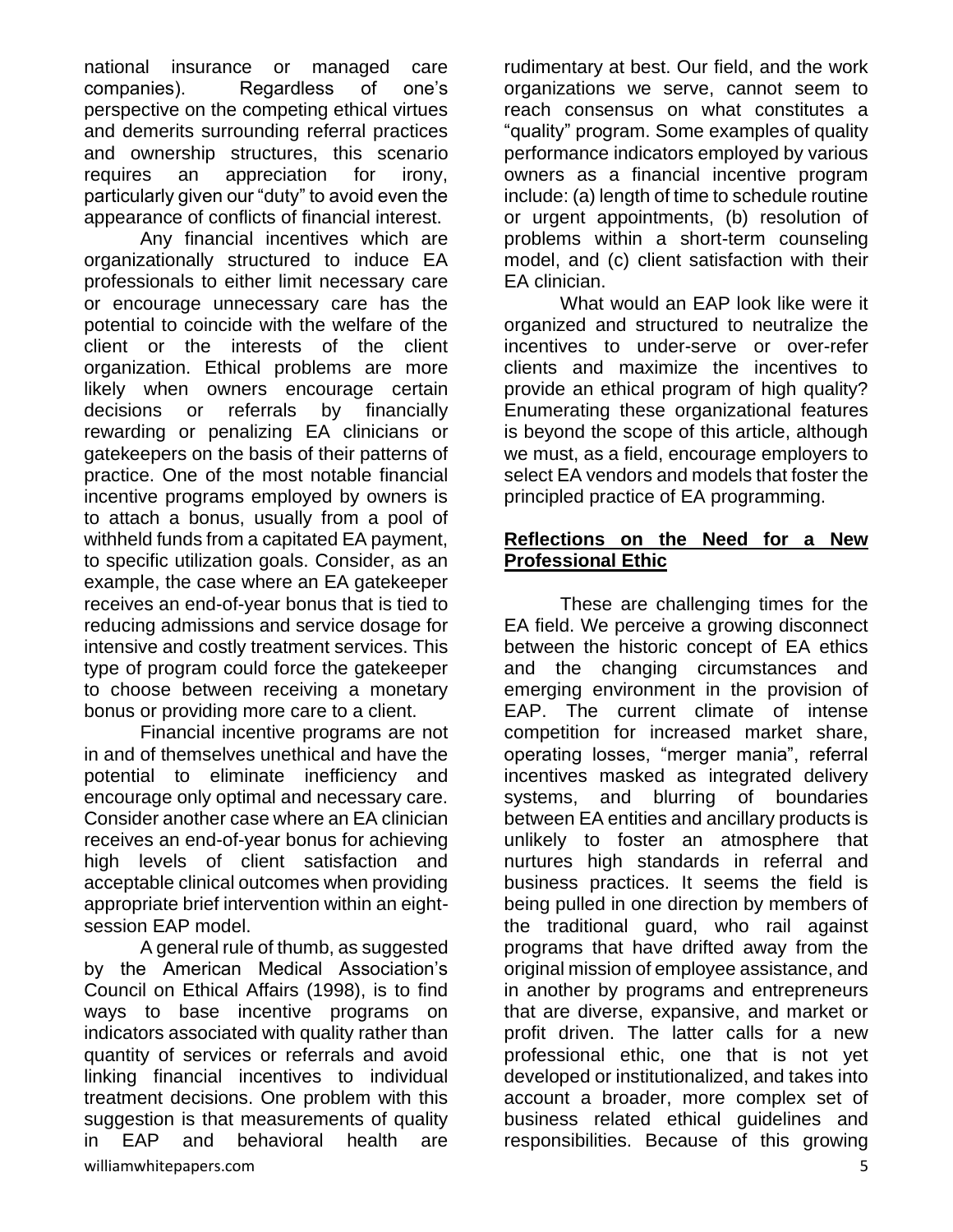misfit between traditional concepts of EA ethics and professionalism and dominant ownership structures and referral practices, we argue the field needs a new professional ethic that incorporates these emerging complexities and the ways EAP actually operate.

Two areas addressed in this article that substantiate the need for a new professional ethic are the challenges presented by: (1) the advent of large scale, national models of service delivery, and (2) EAPs owned by parent organizations that need to, at a minimum, confront the appearance of a conflict of financial interest. This article is not proclaiming a type of modern day "David" (righteous local/regionals) versus "Goliath" (money hungry national vendors). Each type of ownership structure, as discussed, has its own version of ethical vulnerabilities derived out of its respective historical context and institutionally driven interests.

One place to start is with this new ethic is to revise our codes of ethics and conduct. Current codes of ethics and conduct (EAPA and EASNA) lay an ethical foundation but hardly build the whole house. They are minimalist codes that are restricted in scope and unable to provide much guidance to the complex and ambiguous predicaments related to the business practices of EAPs, such as the ethics of referral and ownership. Our vision is that the leadership of the EA field engage in ethics related advocacy by organizing and supporting an "Ethics Summit", comprised of a diverse mix and cross section of EA leaders, practitioners, constituents (e.g. employee/employer consumers), and appropriate representatives from allied fields (e.g. human resources, benefits, labor, managed care, treatment, etc.). This Summit would not be a conference but rather a working meeting with sub-groups entering into a dialogue on how to revise segments of the field's Code to be more relevant and informative in the area of business ethics. Another goal of this Summit could be to explore ways to develop an independent audit function for all external EAPs.

In closing, we are reminded of a quote in the Hastings Center Report (1990) by Leon Kass who was commenting on the state of ethics in health care: "Though originally intended to improve our deeds, the reigning practice in ethics, if truth be told, has, at best, improved our speech." Our hope is that some of the survey findings and interpretation of issues in this article will stimulate interest and discussion in a way that ultimately affects referral practices and ownership structures in the EA field and is not just exercise in "ethics talk".

#### **References**

American Medical Association, Council on Ethical and Judicial Affairs. *Reports on Ethics in Managed Care.* Chicago, IL: American Medical Association Press, 1998.

Kass, Leon: Practicing ethics: where's the action? *Hastings Center Report* 1990; 20, no. 1 (January/February).

Sharar D, White, W, and Funk R. Business ethics and employee assistance/managed behavioral healthcare: a national survey of issues and challenges. *Journal of Behavioral Health Services and Research* (submitted for peer review and publication April 2001).

**David Sharar, MS, PhD Candidate** is the Director of Business Development/Compliance Officer at Chestnut Health Systems, Inc. in Bloomington, IL. He has been in the EA field for over 13 years and is the author of over 10 articles and research reports related to EAPs, Managed Behavioral Healthcare and integrated delivery systems in behavioral health. He can be reached at (309) 829- 1058, ext. 3522 or [dsharar@chestnut.org](mailto:dsharar@chestnut.org)

**William L. White, MA** is the Senior Research Coordinator with the Lighthouse Institute, the research division of Chestnut Health Systems, Inc. in Bloomington, IL and has worked in the addiction field for over 25 years. He has authored more than 90articles, books, and research reports including *Slaying the Dragon: The History of*